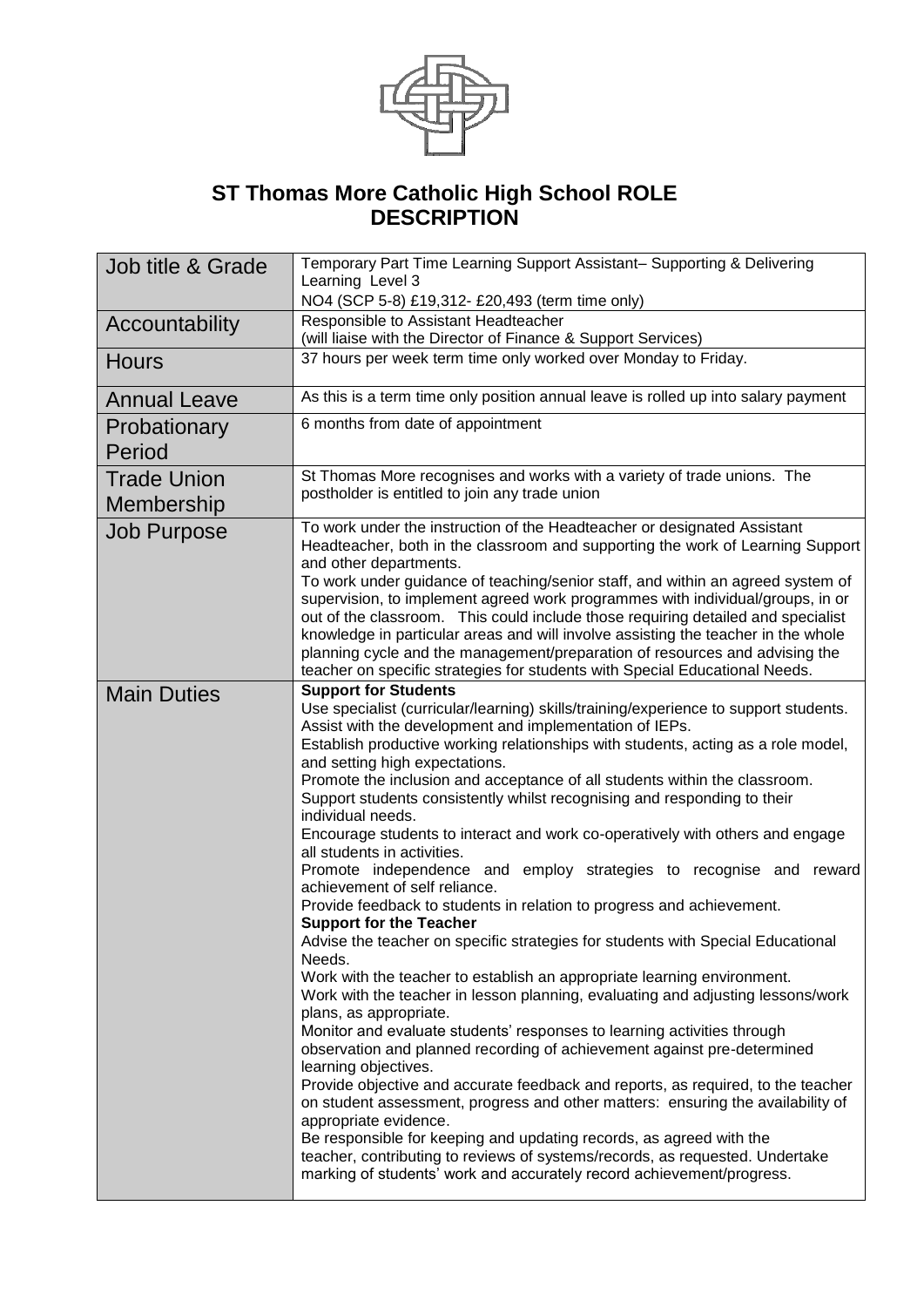| <b>Additional Duties</b><br>General | Promote positive values, attitudes and good student behaviour: dealing promptly<br>with conflict and incidents in line with established policy and encourage students<br>to take responsibility for their own behaviour.<br>Liaise sensitively and effectively with parent/carers, as agreed with the teacher,<br>within your role/responsibility and participate in feedback sessions/meetings with<br>parents or as directed.<br>Administer and assess routine tests, invigilate exams/tests and support with<br>Access Arrangements.<br>Provide general clerical/admin support eg administer course work, produce<br>worksheets for agreed activities etc.<br><b>Support for the Curriculum</b><br>Implement agreed learning activities/teaching programmes, adjusting activities<br>according to student responses/needs.<br>Implement local and national learning strategies eg literacy, numeracy, KS3, and<br>make effective use of opportunities provided by other learning activities to<br>support the development of relevant skills.<br>Support the use of ICT in learning activities and develop students' competence<br>and independence in its use.<br>Help students to access learning activities through specialist support.<br>Determine the need for, prepare and maintain general and specialist equipment,<br>plans and resources to support students.<br><b>Support for the School</b><br>Be aware of, and comply with, policies and procedures relating to child<br>protection, health, safety and security, confidentiality and data protection,<br>reporting all concerns to an appropriate person.<br>Be aware of and support difference and ensure all students have equal access<br>to opportunities to learn and develop.<br>Contribute to the overall ethos/work/aims of the school.<br>Establish constructive relationships and communicate with other<br>agencies/professionals in liaisons with the teacher, to support achievement and<br>progress of students.<br>Attend and participate in regular meetings.<br>Participate in training and other learning activities, as required.<br>Recognise own strengths and areas of expertise and use these to advise and<br>support others.<br>Provide appropriate guidance and supervision and assist in the training and<br>development of staff, as appropriate.<br>Undertake planned supervision of students out of school hours learning<br>activities.<br>Supervise students on visits, trips and out of school activities, as required.<br>To undertake any other duties appropriate to the grade of the post<br>Contributing to the effective working of the school. |  |
|-------------------------------------|-----------------------------------------------------------------------------------------------------------------------------------------------------------------------------------------------------------------------------------------------------------------------------------------------------------------------------------------------------------------------------------------------------------------------------------------------------------------------------------------------------------------------------------------------------------------------------------------------------------------------------------------------------------------------------------------------------------------------------------------------------------------------------------------------------------------------------------------------------------------------------------------------------------------------------------------------------------------------------------------------------------------------------------------------------------------------------------------------------------------------------------------------------------------------------------------------------------------------------------------------------------------------------------------------------------------------------------------------------------------------------------------------------------------------------------------------------------------------------------------------------------------------------------------------------------------------------------------------------------------------------------------------------------------------------------------------------------------------------------------------------------------------------------------------------------------------------------------------------------------------------------------------------------------------------------------------------------------------------------------------------------------------------------------------------------------------------------------------------------------------------------------------------------------------------------------------------------------------------------------------------------------------------------------------------------------------------------------------------------------------------------------------------------------------------------------------------------------------------------------------------------------------------------------------------------------------------------------------------------------------------------------------------------|--|
|                                     |                                                                                                                                                                                                                                                                                                                                                                                                                                                                                                                                                                                                                                                                                                                                                                                                                                                                                                                                                                                                                                                                                                                                                                                                                                                                                                                                                                                                                                                                                                                                                                                                                                                                                                                                                                                                                                                                                                                                                                                                                                                                                                                                                                                                                                                                                                                                                                                                                                                                                                                                                                                                                                                           |  |
|                                     | Participate in team meetings and identify training and development needs in<br>conjunction with the Line Manager & Director of F&SS.<br>The list of duties (main and additional) is not exhaustive and may be subject to                                                                                                                                                                                                                                                                                                                                                                                                                                                                                                                                                                                                                                                                                                                                                                                                                                                                                                                                                                                                                                                                                                                                                                                                                                                                                                                                                                                                                                                                                                                                                                                                                                                                                                                                                                                                                                                                                                                                                                                                                                                                                                                                                                                                                                                                                                                                                                                                                                  |  |
|                                     | other duties commensurate with the role.                                                                                                                                                                                                                                                                                                                                                                                                                                                                                                                                                                                                                                                                                                                                                                                                                                                                                                                                                                                                                                                                                                                                                                                                                                                                                                                                                                                                                                                                                                                                                                                                                                                                                                                                                                                                                                                                                                                                                                                                                                                                                                                                                                                                                                                                                                                                                                                                                                                                                                                                                                                                                  |  |
|                                     | All employees are required to maintain confidentiality regarding any information                                                                                                                                                                                                                                                                                                                                                                                                                                                                                                                                                                                                                                                                                                                                                                                                                                                                                                                                                                                                                                                                                                                                                                                                                                                                                                                                                                                                                                                                                                                                                                                                                                                                                                                                                                                                                                                                                                                                                                                                                                                                                                                                                                                                                                                                                                                                                                                                                                                                                                                                                                          |  |
| Confidentiality                     | about students and employees.                                                                                                                                                                                                                                                                                                                                                                                                                                                                                                                                                                                                                                                                                                                                                                                                                                                                                                                                                                                                                                                                                                                                                                                                                                                                                                                                                                                                                                                                                                                                                                                                                                                                                                                                                                                                                                                                                                                                                                                                                                                                                                                                                                                                                                                                                                                                                                                                                                                                                                                                                                                                                             |  |
| <b>DBS Checks</b>                   | This post is required to undertake a DBS check                                                                                                                                                                                                                                                                                                                                                                                                                                                                                                                                                                                                                                                                                                                                                                                                                                                                                                                                                                                                                                                                                                                                                                                                                                                                                                                                                                                                                                                                                                                                                                                                                                                                                                                                                                                                                                                                                                                                                                                                                                                                                                                                                                                                                                                                                                                                                                                                                                                                                                                                                                                                            |  |
| <b>Role Description</b>             | This role description is subject to review and change from time to time                                                                                                                                                                                                                                                                                                                                                                                                                                                                                                                                                                                                                                                                                                                                                                                                                                                                                                                                                                                                                                                                                                                                                                                                                                                                                                                                                                                                                                                                                                                                                                                                                                                                                                                                                                                                                                                                                                                                                                                                                                                                                                                                                                                                                                                                                                                                                                                                                                                                                                                                                                                   |  |